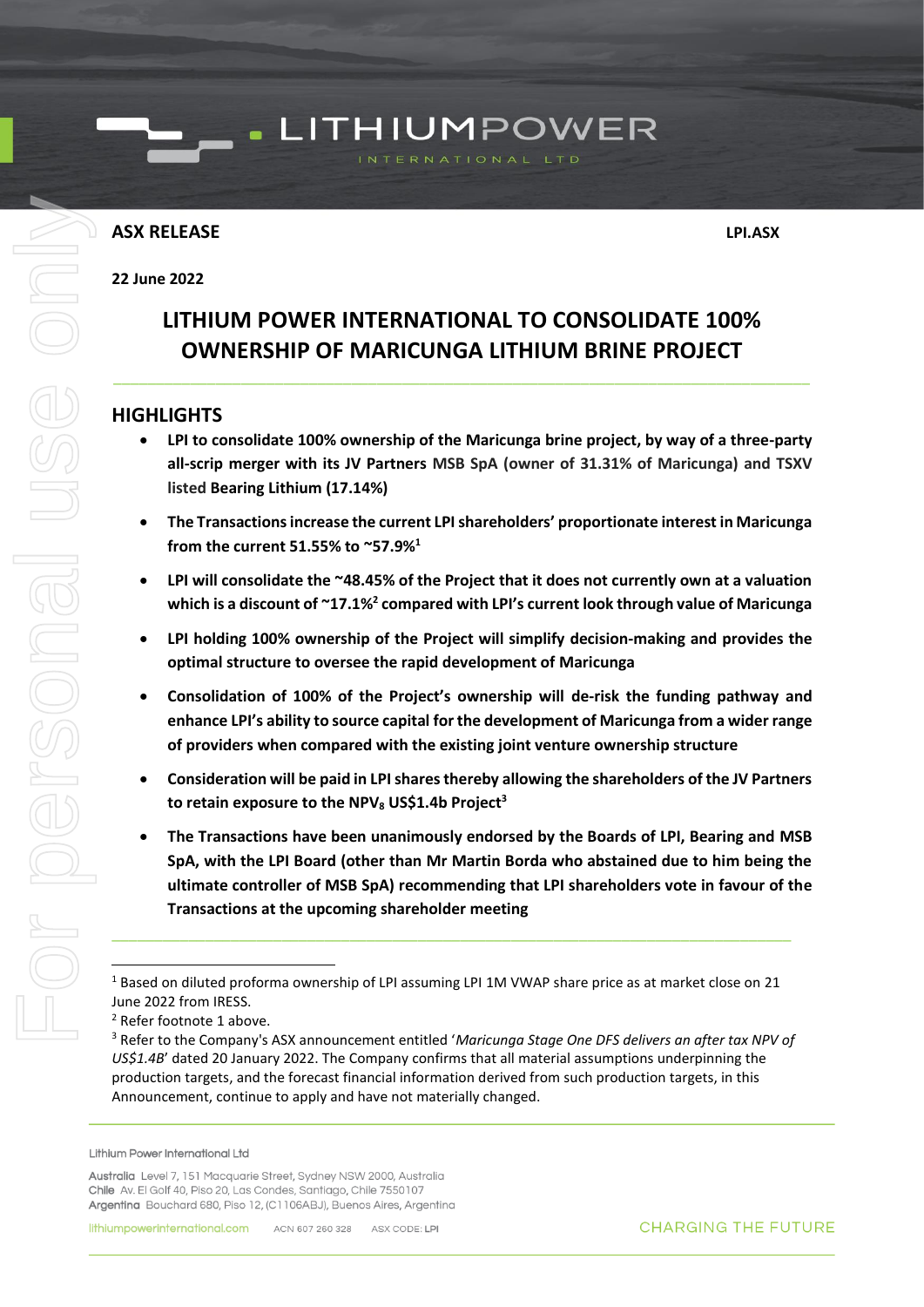Lithium Power International Limited (**ASX: LPI**) ("**LPI**" or the "**Company**") is pleased to announce it has entered into definitive binding agreements to consolidate 100% ownership of the Maricunga Lithium Brine project in Chile ("**Maricunga**" or the "**Project**") via two all scrip mergers with its joint venture partners Minera Salar Blanco SpA ("**MSB SpA**") and Bearing Lithium Corp. (**BRZ:TSXV**) ("**Bearing**") (together the "**JV Partners**") (individually the "**Transaction**" or together the "**Transactions**").

The Company currently owns a 51.55% interest in Maricunga, with JV Partners MSB SpA holding 31.31% and Bearing holding 17.14%. The consolidation of ownership will be undertaken via two separate transactions:

- MSB SpA will contribute its 31.31% interest in Maricunga to Delaware company, Salar Blanco, LLC ("**SBD**") (which will be a wholly owned subsidiary of MSB SpA). LPI will consolidate ownership of SBD's interest in the Project via a Delaware merger with SBD ("**SBD Transaction**")
- The Transaction with Bearing for its 17.14% interest will be completed by way of a Canadian Plan of Arrangement ("**Bearing Transaction**")

As consideration for the Transactions, the Company will issue to the shareholders of SBD and Bearing (respectively):

- to acquire SBD, 161,556,061 ordinary LPI shares to merge with SBD, under the terms of the SBD Transaction; and
- to acquire Bearing, 0.70 ordinary LPI shares:
	- $\circ$  for every Bearing common share on issue, for a total of 76,340,416 LPI shares; and
	- o for every Bearing option ("**Option**") or Bearing warrant ("**Warrant**") that is exercised prior to completion of the Bearing Transaction up to a maximum of 18,204,798<sup>4</sup> LPI shares assuming all Options and Warrants are exercised<sup>5</sup>.

The interests of MSB SpA and Bearing in Maricunga will be acquired at a discount to the estimated see-through market value of Maricunga based on LPI's traded price. The discount reflects LPI's position as a majority shareholder and operator, the benefit of LPI's enhanced and liquid share register relative to its JV Partners, and the respective ownership shareholdings of Bearing and MSB SpA in Maricunga. The Transactions have been structured with reference to LPI's 1 month volume weighted average price ("**VWAP**") which the Company believes is a stable reference point upon which to consider the

<sup>4</sup> Based on a fully diluted Bearing basis whereby all Bearing Options and Warrants are exercised, note that not all Options and Warrants are in-the-money currently.

<sup>5</sup> The Options and Warrants that are not exercised prior to completion of the Bearing Transaction will remain outstanding and exercisable after the Transaction into LPI ordinary shares based on the Exchange Ratio, but otherwise on the same terms.

Lithium Power International Ltd

Australia Level 7, 151 Macquarie Street, Sydney NSW 2000, Australia Chile Av. El Golf 40, Piso 20, Las Condes, Santiago, Chile 7550107 Argentina Bouchard 680, Piso 12, (C1106ABJ), Buenos Aires, Argentina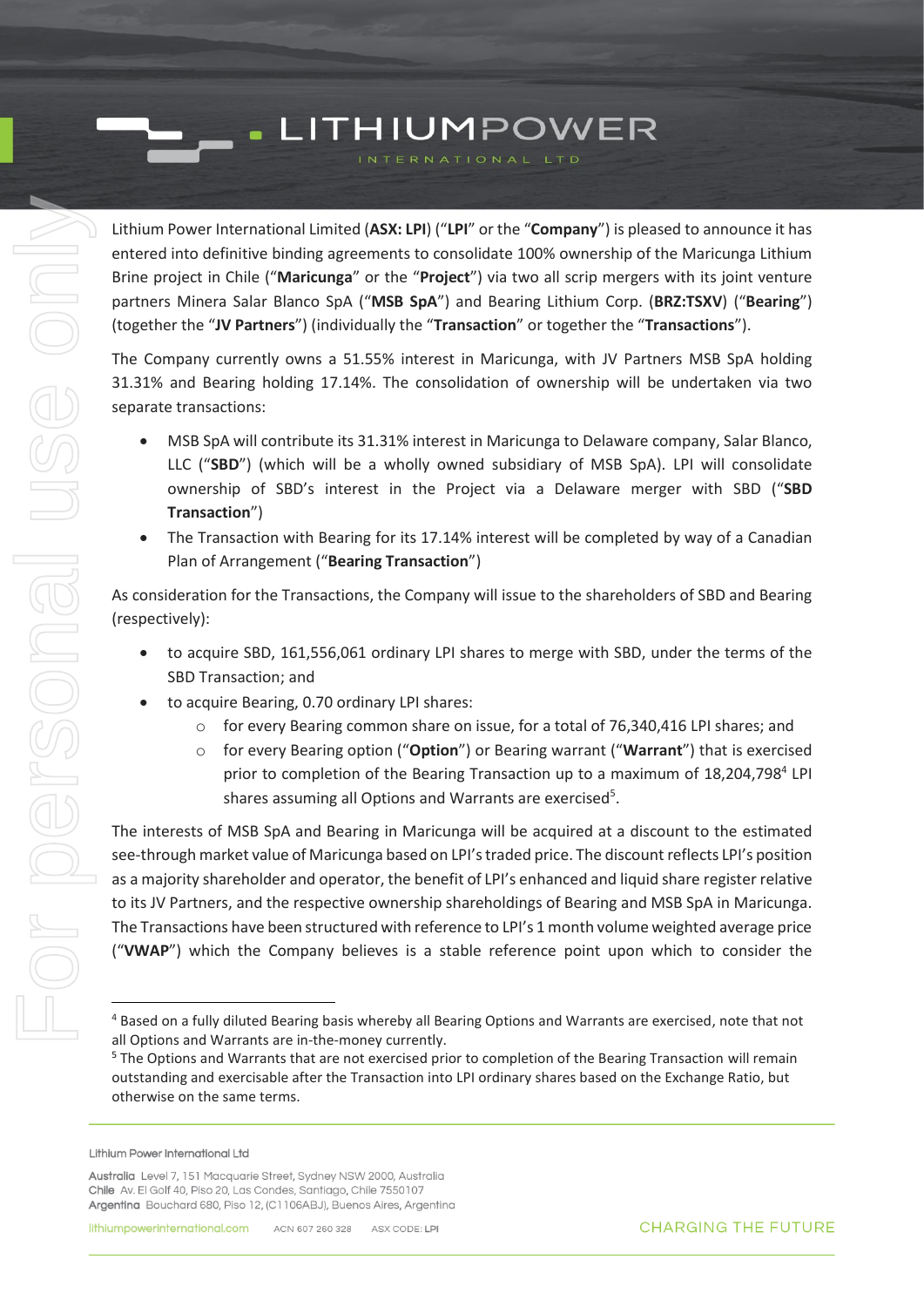Transactions. As a result, current LPI shareholders will increase their proportionate interest in Maricunga from 51.55% to ~57.9%<sup>6</sup>.

The weighted average discount at which the combined Transactions have been undertaken relative to LPI's look through value is<sup>7</sup>:

- <span id="page-2-0"></span>• 17.1% based on LPI's 1-month VWAP
- 18.5% based on LPI's 2-month VWAP
- 19.6% based on LPI's 3-month VWAP

Based on the number of ordinary shares LPI may issue under the Transactions<sup>8</sup> the proforma ownership of LPI will comprise ~57.9% LPI current holders, ~26.7% MSB SpA<sup>9</sup> and ~15.5% Bearing securityholders (including Option and Warrant holders). The Transactions will, following completion, result in LPI owning 100% of the Project and position the Company to aggressively pursue the rapid development of Maricunga. The Transactions, together with LPI's previously announced demerger of its WA lithium exploration assets ("WA Demerger")<sup>10</sup>, will transform LPI into a focused developer of the wholly owned Maricunga project.

#### *Lithium Power's Chairman, David Hannon, said:*

"*We are extremely pleased to have reached an agreement with both MSB SpA and Bearing to consolidate 100% ownership of Maricunga. The updated DFS released on 20 January 2022 demonstrates that Maricunga could be one of the lowest cost producers of lithium carbonate in the world, with the Project's strong economics underpinning a highly attractive asset.* 

*This transaction is a highly logical step for LPI. By assuming full control of the Project, LPI will create a strong platform from which to develop and fund Maricunga. We look forward to continuing to deliver long-term value for all LPI shareholders, including MSB SpA and the new Bearing shareholders."* 

Lithium Power International Ltd

<sup>6</sup> Assumes diluted LPI shares outstanding and assumes that all in-the-money Bearing Options and Warrants based on the LPI 1M VWAP and Implied Bearing Offer Price as at market close on 21 June 2022 are exercised prior to completion of the Transactions.

 $7$  Based on diluted proforma LPI using market data as at market close on 21 June 2022 from IRESS. <sup>8</sup> Refer to footnot[e 6](#page-2-0) above.

<sup>9</sup> Excludes the ~16.3m shares in LPI already held by Martin Borda (MSB SpA's controller) as at the date of this announcement.

<sup>10</sup> Refer LPI ASX Announcement titled *"LPI to Demerge its WA Hard Rock Lithium Assets"* dated 12 January 2022.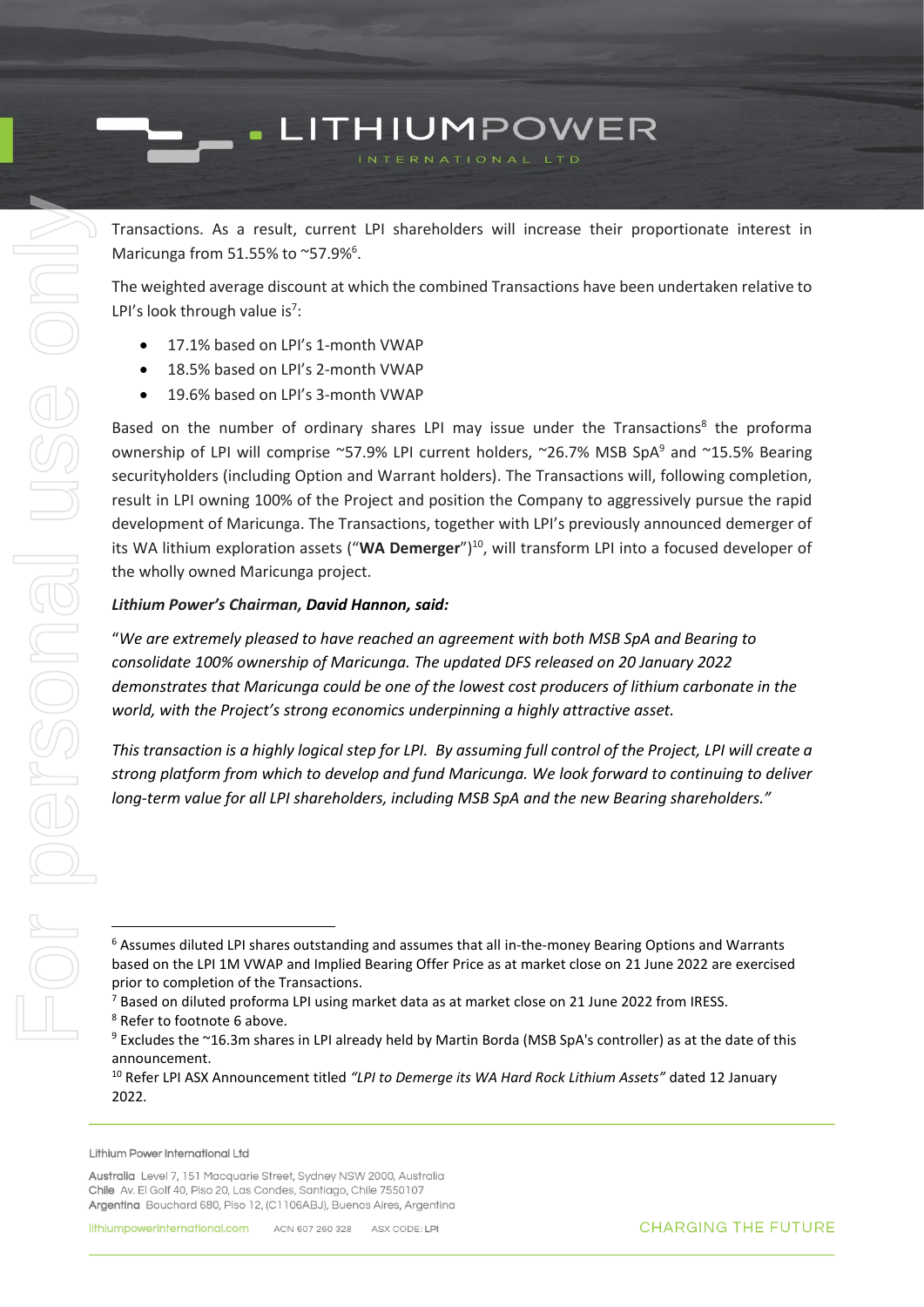#### **Benefits of the Transactions**

- **The Transactions are accretive to LPI on a Maricunga ownership basis**
	- $\circ$  Currently LPI holds a 51.55% interest in Maricunga; under the consolidation existing LPI shareholders will hold a  $\sim$ 57.9%<sup>11</sup> interest in the proforma diluted share capital of the Company when it comes to hold a 100% interest in Maricunga
	- o The Transactions therefore increase current LPI shareholders interest in Maricunga by  $~^{\sim}$ 12% on a relative basis<sup>12</sup>
	- o Provides shareholders of all JV Partners ongoing exposure to the high-quality Project via a continued shareholding in LPI
	- $\circ$  The Bearing Transaction implies a 42.9% premium to the 1 month VWAP<sup>13</sup> for Bearing shareholders, allowing them to realise a significant premium for their Bearing shares whilst retaining long-term upside exposure through their newly issued LPI shares
- **Proforma LPI will benefit from enhanced scale and control of Maricunga**
	- Significantly enhances LPI's attributable production to 15.2ktpa of battery grade lithium carbonate from Maricunga based on the 2022 DFS $^{14}$
	- o Consolidating 100% ownership under LPI provides the optimal structure to oversee the rapid development of the Project by streamlining decision making
	- o The Transactions will simplify and de-risk the funding pathway for Maricunga and will greatly enhance the Company's ability to source capital from a wider range of providers to fund development in the lead up to Final Investment Decision. This in turn can potentially deliver enhanced returns to shareholders

LPI will continue to meet any capital calls made by Minera Salar Blanco S.A. (the entity which holds 100% of Maricunga) ("**MSB**") on behalf of all JV Partners from 1 January 2022 until completion of the Transactions according to the annual budget approved by the MSB Board. In the event either of the Transactions do not complete, then the counterparty to the incomplete transaction will be liable for their pro-rata capital calls that LPI has made on their behalf during the aforementioned period. The capital calls will be covered by way of a shareholder loan from LPI to MSB which will accrue interest at a rate of 3.5%p.a.

<sup>14</sup> Refer footnote [3](#page-0-0) above.

<sup>&</sup>lt;sup>11</sup> Refer footnote [6](#page-2-0) above.

<sup>&</sup>lt;sup>12</sup> That being the increase from 51.55% to 57.9%.

<sup>&</sup>lt;sup>13</sup> Based on market data sourced from IRESS as at market close on 21 June 2022 including the Bearing cash distribution on a diluted basis. For more information on the cash distribution see section titled Bearing Transaction.

Lithium Power International Ltd

Australia Level 7, 151 Macquarie Street, Sydney NSW 2000, Australia Chile Av. El Golf 40, Piso 20, Las Condes, Santiago, Chile 7550107 Argentina Bouchard 680, Piso 12, (C1106ABJ), Buenos Aires, Argentina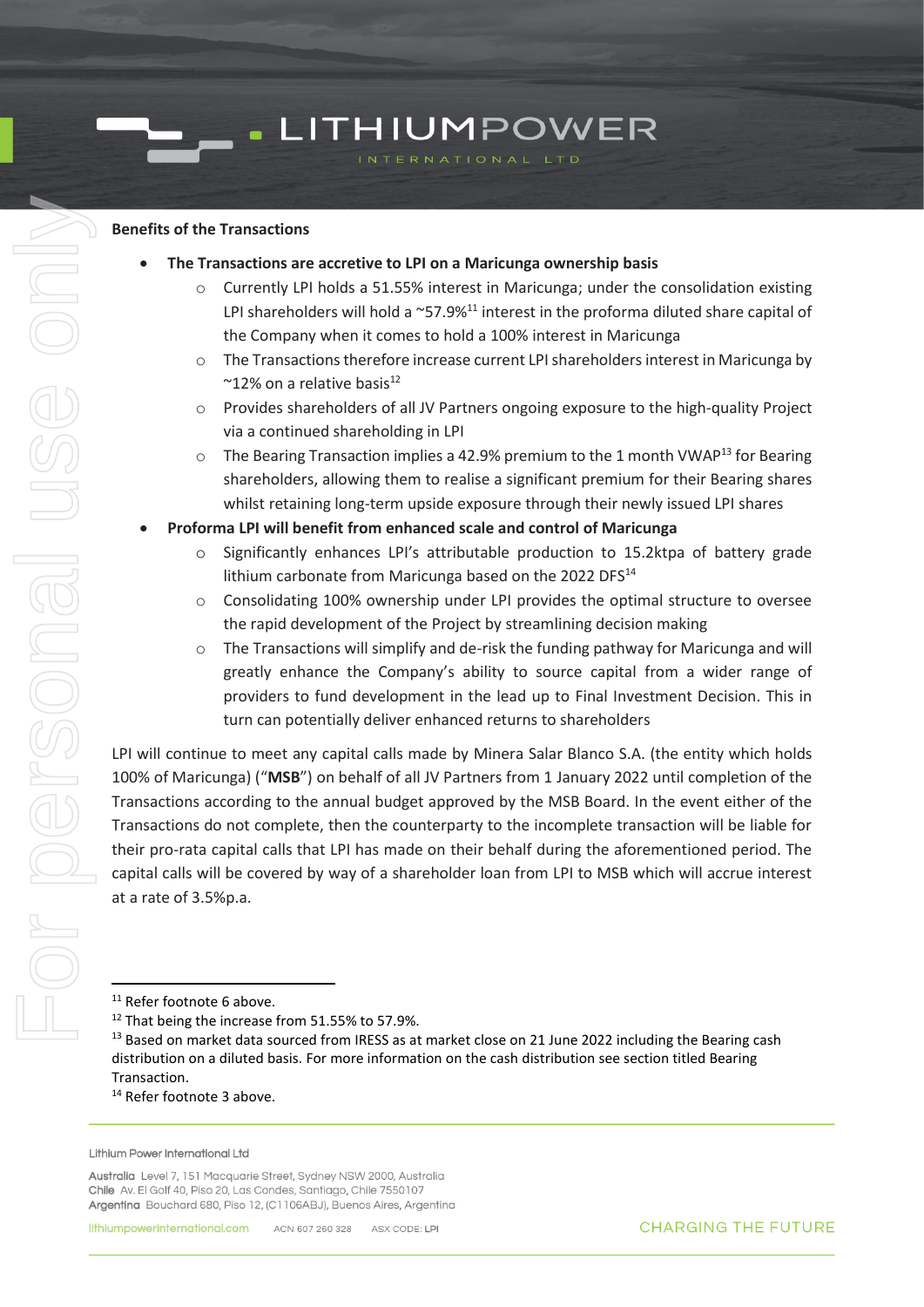#### **SBD Transaction**

LPI has executed an Agreement and Plan of Merger with MSB SpA and SBD ("**Merger Agreement**"), under which LPI will acquire a further 31.31% interest in Maricunga in exchange for ~161.6m newly issued ordinary shares in LPI. The newly issued LPI shares value the 31.31% stake in Maricunga at ~A\$75.0m<sup>15</sup>. The SBD Transaction will be effected by way of a merger between LPI and SBD under Delaware law ("**Merger**"). Prior to completion of the Merger, MSB SpA's current 31.31% interest in Maricunga will be transferred to SBD, and will subsequently vest in LPI under the Merger. On completion of the Merger, SBD will cease to exist.

In addition, SBD will propose and implement a scheme of arrangement under Part 5.1 of the *Corporations Act 2001* (Cth) seeking ancillary orders of the court in support of the Merger ("**Ancillary Scheme**").

The SBD Transaction is conditional on LPI shareholder approval which will be sought at an extraordinary general meeting ("**EGM**") expected to be held in August 2022. LPI have appointed BDO Corporate Finance Ltd. to undertake an Independent Expert's Report ("**IER**") on the SBD Transaction, the IER will be provided to LPI shareholders with the notice of meeting ("**NOM**") for the EGM.

#### *Conditions of SBD Transaction*

The SBD Transaction is conditional upon the following key conditions:

- Approval from LPI shareholders for the purposes of section 611 (item 7) of the *Corporations Act 2001* (Cth), given that MSB SpA will obtain a relevant interest in 20% or more of the total LPI shares on issue, as well as for purposes of the ASX Listing Rules (including Listing Rule 10.1 and, if required by ASX, Listing Rule 11.1) given that MSB SpA is a related party of the Company (as it is controlled by Mr. Martin Borda, a director of LPI)
- The Ancillary Scheme being approved
- The receipt of all necessary governmental and regulatory approvals and consents, and there being no governmental order restraining or prohibiting the SBD Transaction
- There being no material adverse effect in respect of, nor any breach of representation or warranty by, LPI or SBD
- Other conditions that are customary for this type of transaction

Completion of the SBD Transaction is not conditional upon the Bearing Transaction being completed.

<sup>&</sup>lt;sup>15</sup> Based on A\$0.464 per LPI share, being the 1M VWAP as at market close on 21 June 2022.

Lithium Power International Ltd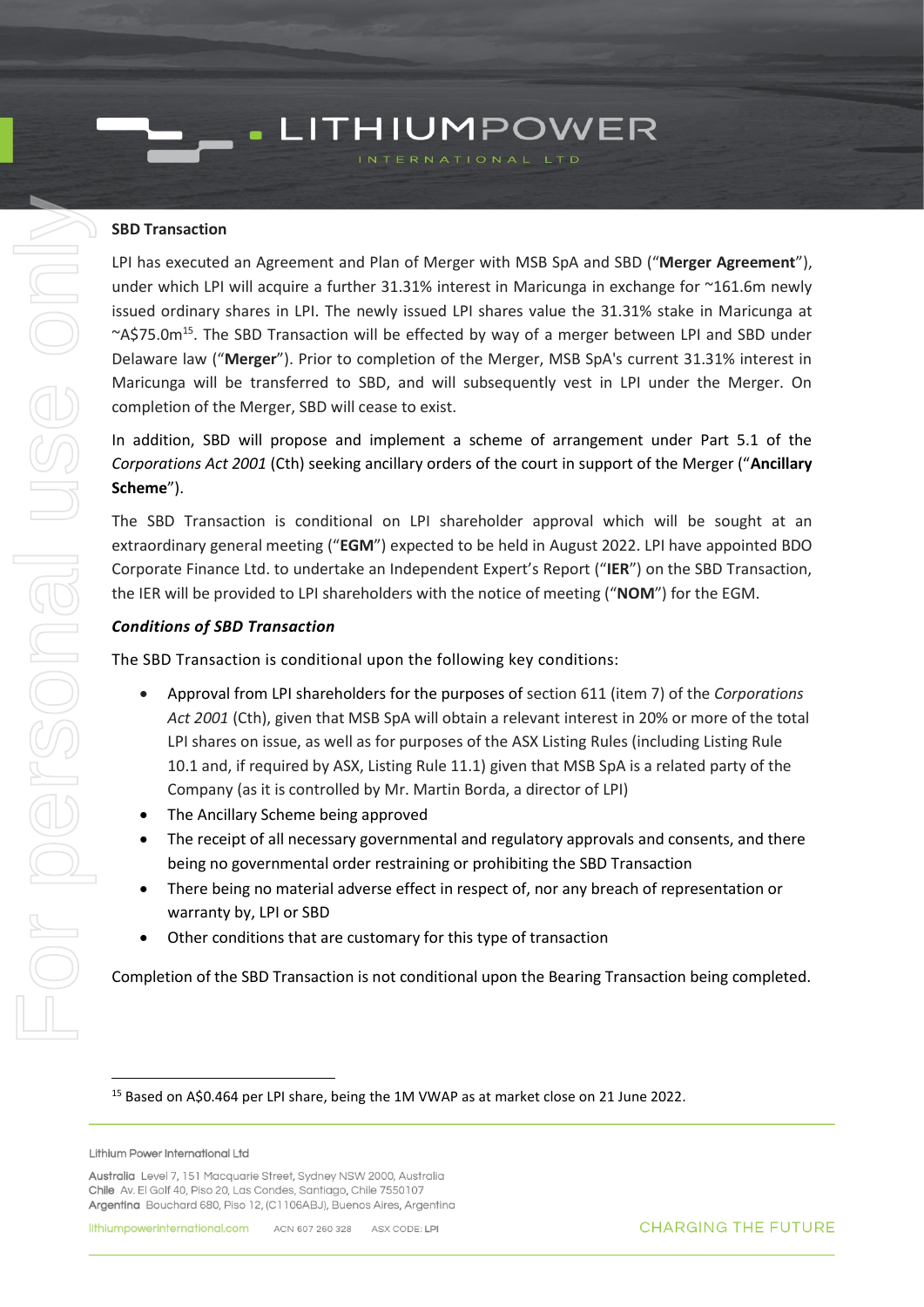As a result of the SBD Transaction (and subject to, among other things, receipt of the shareholder approval described above), LPI Non-Executive Director, Martin Borda, will hold a relevant interest in proforma LPI of 29.3%<sup>16</sup> comprising ~177.8m shares in LPI.

#### *Martin Borda, Director of Lithium Power, commented:*

*'I am excited to consolidate ownership of Maricunga in a logical transaction that places the Company ideally to pursue the development of the Project and greatly enhances LPI's ability to deliver the full value of the Maricunga project to LPI's shareholders.'*

#### **Bearing Transaction**

LPI has executed an Arrangement Agreement providing for a Plan of Arrangement under Canadian law ("**Arrangement**") with Bearing, who owns a 17.14% interest in Maricunga, whereby LPI will issue 0.70 fully paid ordinary shares in LPI per each Bearing common share ("**Exchange Ratio**"). The Bearing Transaction will be completed via the Arrangement and will be subject to Bearing securityholder approval, court approval in Canada and other conditions precedents as detailed further below.

In addition to the LPI shares issued as consideration, as a part of the Arrangement Bearing will distribute its excess available cash, if any, to Bearing shareholders after accounting for certain expenses including outstanding debts and costs incurred by Bearing prior to, and as a result of, completion of the Bearing Transaction. Bearing have forecast that it will distribute ~C\$2.6m in aggregate once all Bearing forecast costs have been paid (noting this remains subject to change).

Based on the Exchange Ratio, LPI's 1M VWAP share price of A\$0.464/sh and the exchange rate between Canadian and Australian dollars of  $\sim 1.110^{17}$ , together with the estimated C\$2.6m Bearing intends to distribute to its shareholders on completion of the Bearing Transaction, this implies a value per Bearing share of ~A\$0.346 (C\$0.312) ("**Implied Bearing Offer Price**"). Based on the respective LPI and Bearing share prices described below this implies a premium of $18$ :

- 42.9% to the 1-month VWAP
- 42.2% to the 2-month VWAP
- 43.6% to the 3-month VWAP

<sup>&</sup>lt;sup>16</sup> Based on diluted shares outstanding using the LPI 1M VWAP share price as at market close on 21 June 2022 and includes Martin Borda's current ~16.3m LPI shares held.

<sup>&</sup>lt;sup>17</sup> Based on market data as at market close on 21 June 2022 sourced from IRESS describing Australian dollar value of a Canadian dollar.

<sup>&</sup>lt;sup>18</sup> Based on diluted shares outstanding based on market data as at market close on 21 June 2022 from IRESS.

Lithium Power International Ltd

Australia Level 7, 151 Macquarie Street, Sydney NSW 2000, Australia Chile Av. El Golf 40, Piso 20, Las Condes, Santiago, Chile 7550107 Argentina Bouchard 680, Piso 12, (C1106ABJ), Buenos Aires, Argentina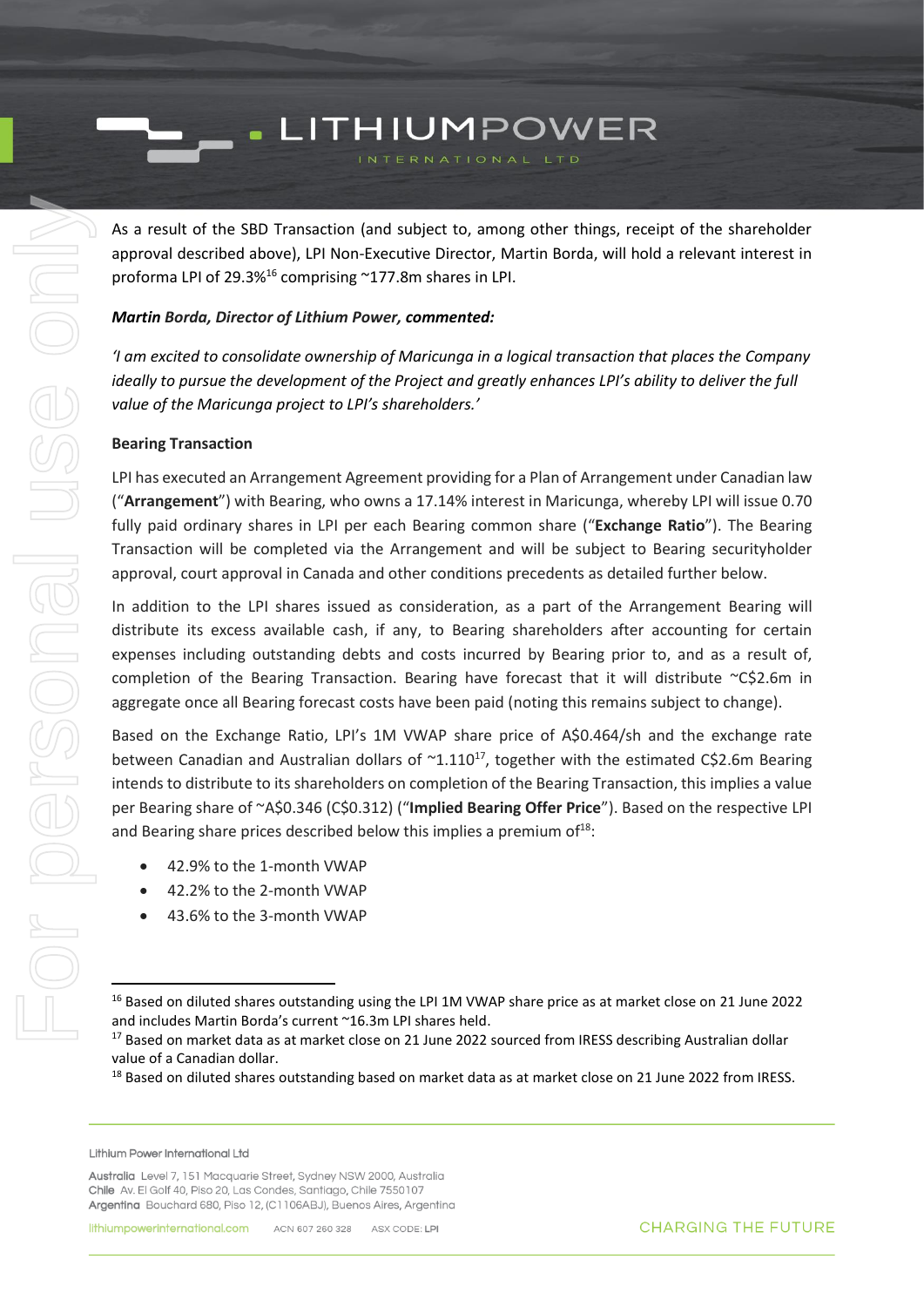The Bearing Transaction:

For personal use only

J IBONSONS

 $\odot$  0

- Is accretive to LPI shareholders on a Maricunga ownership basis
- Allows Bearing shareholders to maintain exposure to the Project through a continued shareholding in a larger proforma LPI with greater liquidity

Bearing has ~26m Options and Warrants outstanding. Options and Warrants which are not exercised prior to completion of the Bearing Transaction will remain outstanding and will automatically become exercisable for LPI ordinary shares based on the Exchange Ratio, provided such Options or Warrants are exercised after completion of the Bearing Transaction. If the Options or Warrants are exercised before the Bearing Transaction completes, those holders that receive the Bearing common shares issued on exercise will participate in the Arrangement with all other Bearing shareholders and LPI will issue 0.70 ordinary LPI shares for each such Bearing share on issue. Any Option or Warrant which is not exercised prior to completion of the Bearing Transaction shall continue to be governed by and be subject to the terms of the applicable Option or Warrant certificate save that they will instead automatically become exercisable for LPI ordinary shares (as opposed to Bearing shares) based on the Exchange Ratio, subject to compliance with the ASX Listing Rules.

The distribution of available excess cash to Bearing shareholders under the Arrangement does not include cash received from the exercise of Options or Warrants post the announcement of the Bearing Transaction. Any funds received by Bearing from the exercise of its Options or Warrants between announcement of the Bearing Transaction and completion are to remain in the business on completion of the Arrangement for the benefit of proforma LPI.

<span id="page-6-0"></span>As consideration for the Bearing Transaction, LPI may issue up to ~76.3m LPI shares for Bearing's common shares on issue, and up to a maximum ~18.2m LPI shares for the Options and Warrants assuming all Options and Warrants are exercised prior to completion of the Bearing Transaction. If all Options and Warrants are exercised and converted to Bearing common shares prior to effectiveness of the Arrangement, ~C\$5.3m (~A\$5.9m<sup>19</sup>) would remain in Bearing. Currently only ~24.9m Options and Warrants are in-the-money based on the Implied Bearing Offer Price, and if these are exercised, the total number of LPI shares issued under the Bearing Transaction would be ~93.8m and the funds received from exercising the Options and Warrants would be ~C\$4.9m (~A\$5.4m<sup>20</sup>).

#### *Conditions of Bearing Transaction*

The Bearing Transaction is conditional upon the following key conditions:

• Approval from Bearing securityholders of the Arrangement

<sup>&</sup>lt;sup>19</sup> Based on AUD CAD FX of 1.110 as at 20 June 2022 based on data sourced from IRESS.

<sup>20</sup> Refer footnote [19](#page-6-0) above.

Lithium Power International Ltd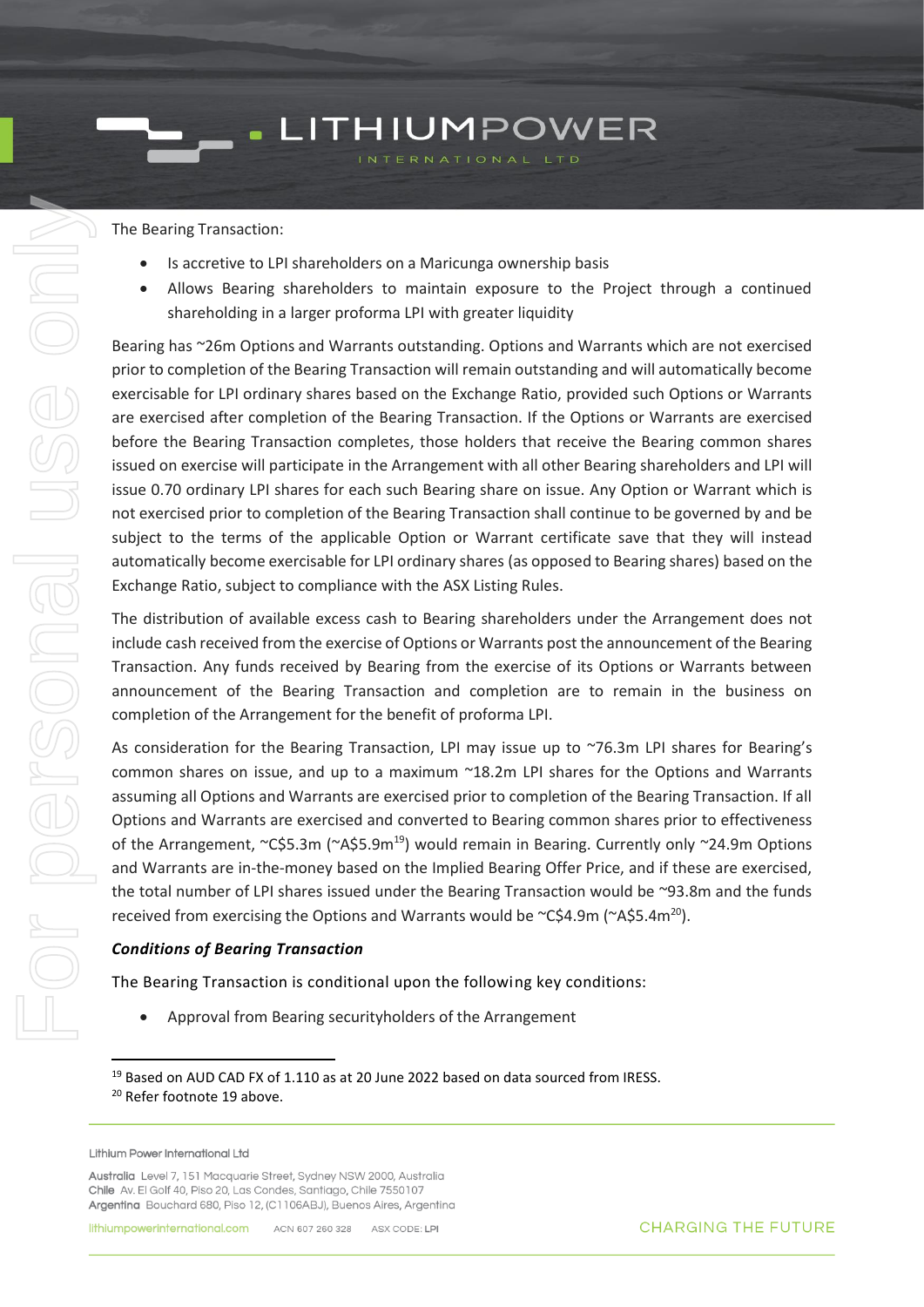- Approval of the Arrangement from the Canadian court
- Completion of the SBD Transaction
- Bearing's dissenting shareholders shall have exercised dissent rights with respect to no more than 5% of total Bearing shares
- Approval by LPI shareholders for purposes of ASX Listing Rule 7.1 (unless ASX has provided a waiver from such requirement) and, if required by ASX, Listing Rule 11.1
- No material adverse change/breach of representation or warranty (in relation to both LPI and Bearing)
- Other conditions which are customary for this type of transaction

The Arrangement Agreement also contains customary Bearing fiduciary out provisions permitting Bearing to terminate the agreement to pursue a superior proposal but provided LPI has been given a five business day right to match. Should Bearing terminate the Arrangement Agreement in these circumstances it will be required to pay LPI Termination Fees of up to C\$2.5m ("**Termination Fee**"). A Termination Fee is also payable if Bearing shareholders do not approve the Arrangement at a time when another competing acquisition proposal is announced and within 12 months thereafter if any acquisition proposal is consummated by Bearing.

It is noted that if Bearing proposes to consummate a competing superior proposal that would have the effect of a change of control in respect of Bearing, the MSB shareholders agreement will be in full force and any transaction will be subject to the restrictions in that agreement on transfers of shares in MSB and change of control of MSB shareholders. The three JV Partners have granted each other waivers of those restrictions to permit the Bearing Transaction and SBD Transaction to occur but those waivers do not extend to alternative transactions involving the MSB shareholders or material changes to the terms of the Bearing Transaction or SBD Transaction.

If the Bearing Transaction does not complete due to either Bearing shareholders or LPI shareholders voting the transaction down (to the extent such approval is required from LPI shareholders), then the company whose shareholders voted the Transaction down must make a C\$1m payment for the reimbursement of expenses to the counterparty. LPI must also make this C\$1m reimbursement payment to Bearing if the Bearing Transaction does not complete due to the SBD Transaction being terminated or not completed prior to the end date.

#### *Gil Playford, Chairman and CEO of Bearing commented:*

*'The Bearing Board of Directors are in unanimous agreement with our MSB Joint Venture Partners, Lithium Power International (LPI) and Mr. Martin Borda the owner of MSB SpA to consolidate our ownership in MSB for an equity interest in ASX listed LPI, which will hold 100% of the Project. The Officers and Directors have agreed to vote in favour their stock and recommend to the Bearing* 

Lithium Power International Ltd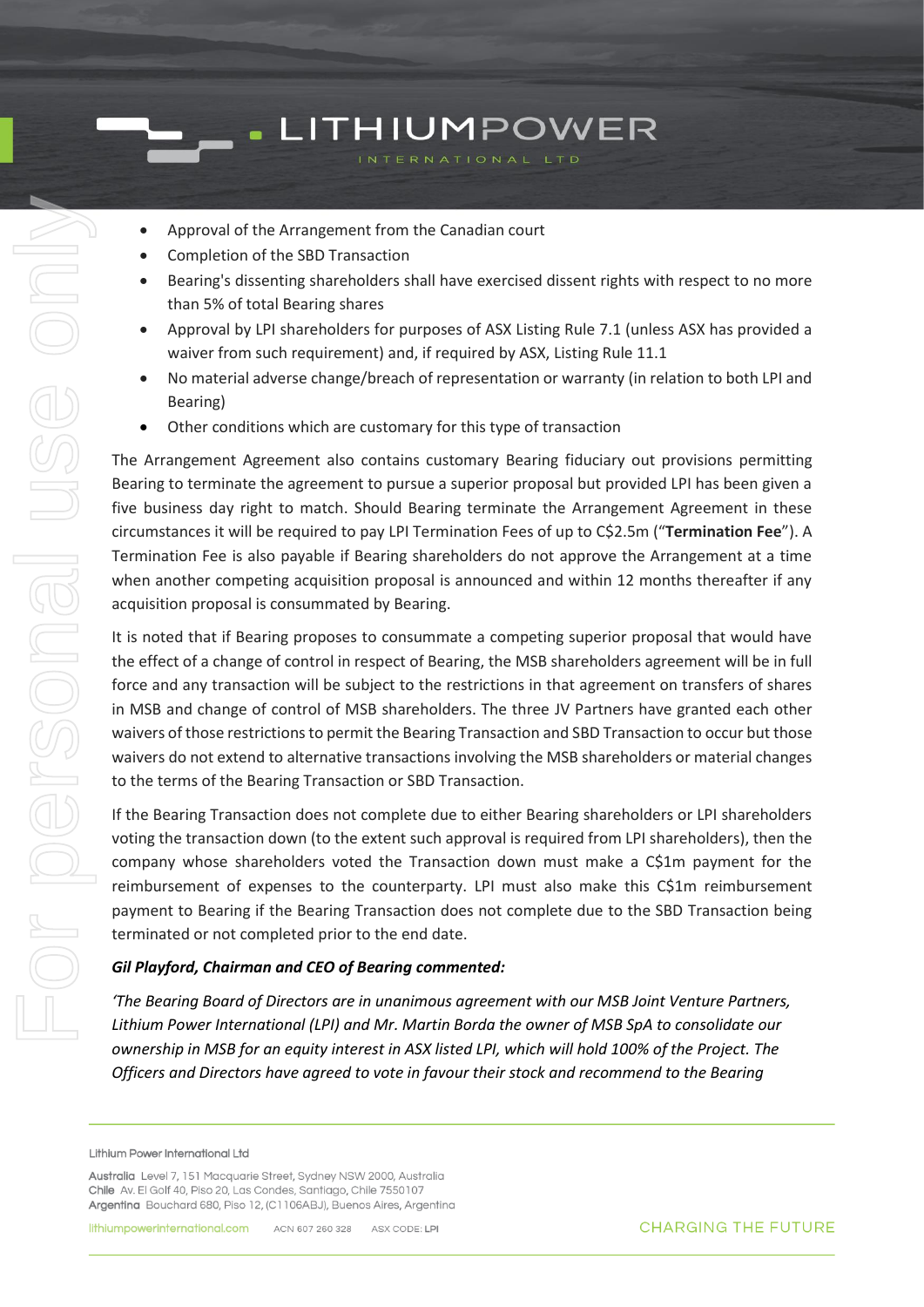*Shareholders to vote in favour of the Transaction at the Annual and Special Shareholders Meeting to be held in early September. The Board firmly believes the Bearing shareholders will benefit from the numerous advantages of consolidating 100% of the Project into LPI as well as substantially improved liquidity of LPI.'*

#### **Other Key Terms**

The Merger Agreement and Arrangement are otherwise on terms and conditions that are customary for a transaction of this nature, including that LPI has agreed to conduct its business in the ordinary course prior to completion of the Transactions.

The WA Demerger will be completed after the Transactions and as such should the Transactions complete Bearing and SBD shareholders will be able to participate in the Demerger.

#### **Timetable**

| Distribution of LPI NOM and IER                                | <b>July 2022</b>               |
|----------------------------------------------------------------|--------------------------------|
| LPI EGM to Approve the Transactions                            | August 2022                    |
| Bearing Shareholder Meeting to Approve the Bearing Transaction | <b>August / September 2022</b> |
| <b>Completion of the SBD Transaction</b>                       | September 2022                 |
| <b>Completion of the Bearing Transaction</b>                   | September 2022                 |

#### **Proforma Holding**

Post completion of both Transactions, using LPI's 1-month VWAP, LPI shareholders will hold a 57.9% interest in the diluted proforma Company that holds 100% of the Project. Under a scenario where the maximum number of shares are issued under the Transactions LPI current shareholders will hold a ~57.7% <sup>21</sup> interest in the proforma Company.

<sup>21</sup> Assuming all Bearing Options and Warrants are exercised prior to completion of the Transactions.

#### Lithium Power International Ltd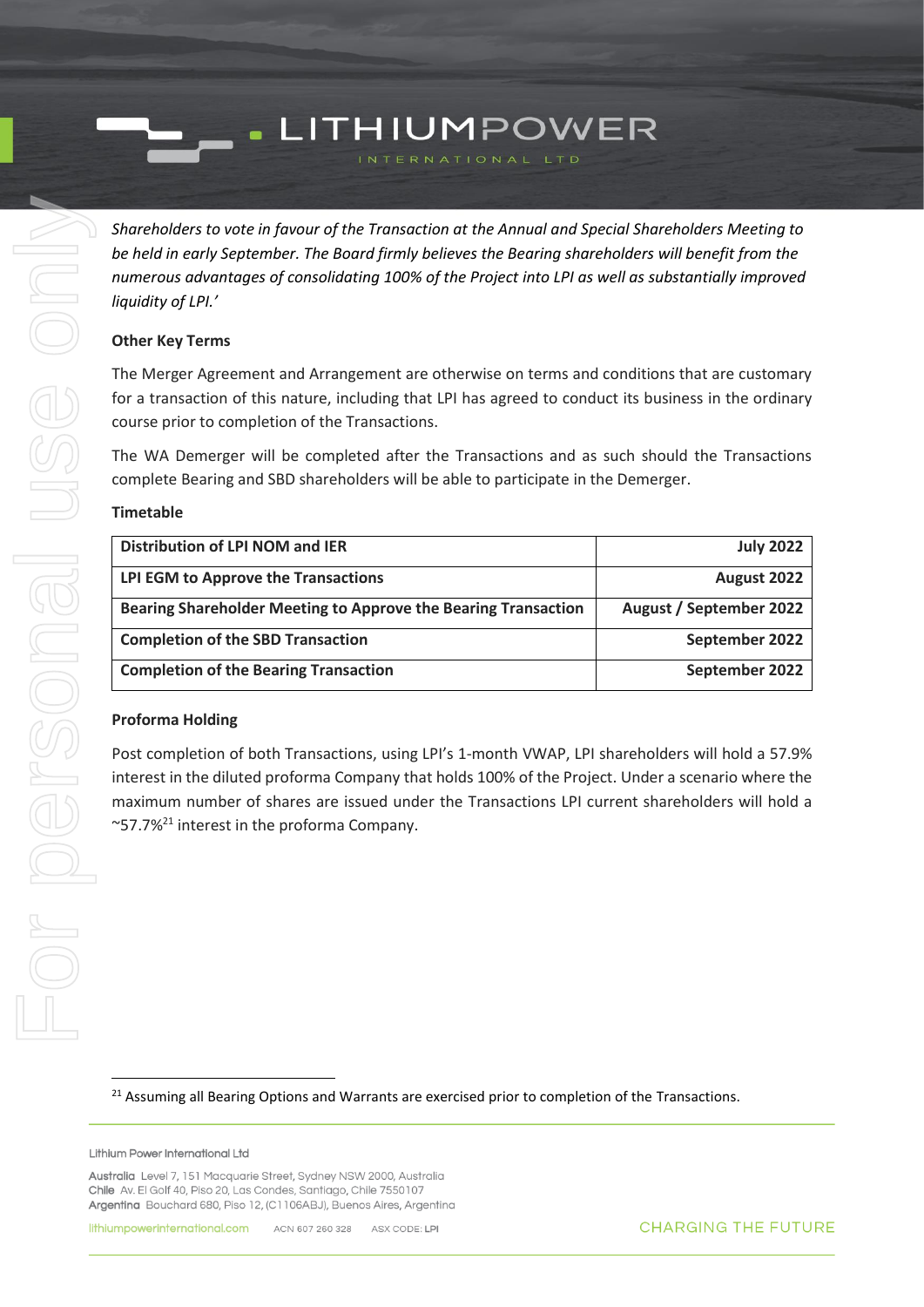### **Entity Maximum Number of Shares Issued % Interest in Proforma LPI** LPI Current Ordinary Shareholders  $\vert$  349.1m<sup>22</sup> 57.7% SBD LPI Shares **161.6m** 26.7%

LITHIUMPOWER

Bearing Shareholders  $94.5^{23}$  94.5<sup>23</sup> 15.6%

**Total LPI Ordinary Shares Outstanding 605.2m 100%** Martin Borda Relevant Interest  $177.8m^{24}$  19.4%

| <b>Board of Directors' Recommendation and Voting Support</b> |
|--------------------------------------------------------------|
|--------------------------------------------------------------|

 $\blacksquare$ 

The Transactions have been approved by the Board of Directors of both LPI and Bearing, with the LPI Board (other than Martin Borda who abstained due to his interest in the SBD Transaction) recommending that LPI shareholders vote in favour of the Transactions at the upcoming shareholder meeting. Shareholders of Bearing, representing 10.3% of the Bearing shares on issue have indicated their support, via support agreements, for the Bearing Transaction by confirming they intend to vote in favour of the Arrangement.

#### **Advisors**

Treadstone Resource Partners acted as strategic and financial advisor to LPI in relation to the Transactions. Ashurst acted as Australian legal advisor, Stikeman Elliott LLP acted as Canadian legal advisor, and Pillsbury Winthrop Shaw Pittman acted as US legal advisor to LPI in relation to the Transactions. EY acted as the Australian, US and Canadian tax advisor to LPI in relation to the Transactions.

#### **Maricunga Lithium Brine Project**

The Project is located 170km northeast of Copiapó in Salar de Maricunga in the Atacama Region of northern Chile. In January 2022, LPI announced the results of its updated Definitive Feasibility Study ("DFS") for the Stage One Maricunga Lithium Brine Project<sup>25</sup>, which supports 15,200 t/a production of battery grade lithium carbonate for 20 years. The DFS provides for a Project NPV (leveraged basis) of

<sup>&</sup>lt;sup>22</sup> Does not include LPI's current share appreciation rights outstanding

<sup>&</sup>lt;sup>23</sup> Shows fully diluted Bearing shares including all Options and Warrants, some Options and Warrants are not currently in-the-money based on the Implied Bearing Offer Price.

<sup>&</sup>lt;sup>24</sup> Includes Marin Borda's current LPI shareholding of ~16.3m LPI shares.

<sup>&</sup>lt;sup>25</sup> Refer to footnote [3.](#page-0-0)

Lithium Power International Ltd

Australia Level 7, 151 Macquarie Street, Sydney NSW 2000, Australia Chile Av. El Golf 40, Piso 20, Las Condes, Santiago, Chile 7550107 Argentina Bouchard 680, Piso 12, (C1106ABJ), Buenos Aires, Argentina